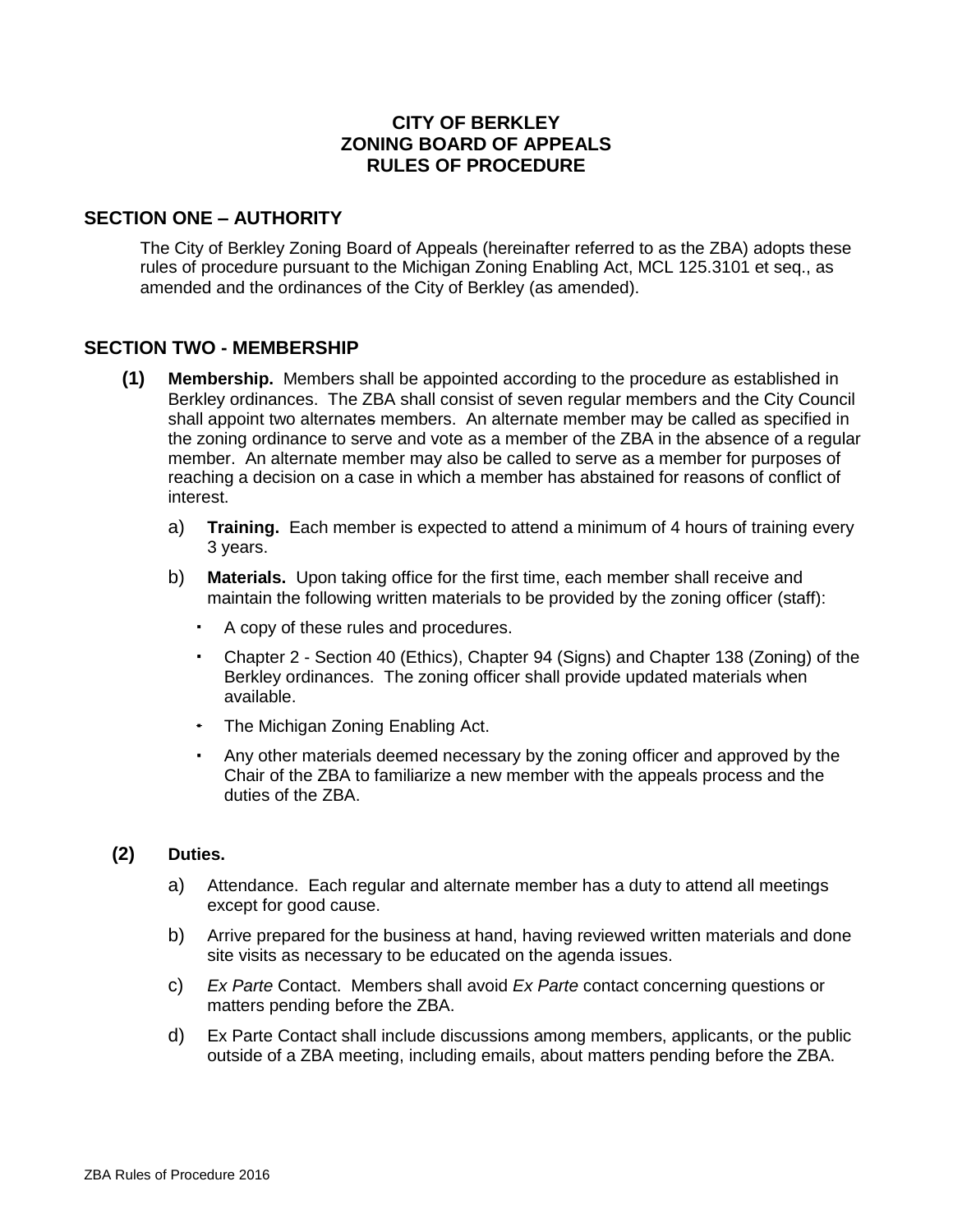## **SECTION THREE - MEETINGS**

- **(1) Notices.** Notice of meetings shall be provided in accordance with the Open Meetings Act. The notice shall include the date, time and place of the meeting.
	- a) The zoning officer shall notify all members of the ZBA, including regular and alternate members, 15 days prior to a scheduled public hearing, that a meeting is scheduled. Notice to members shall be by mail, phone or by e-mail.
	- b) Prior to the scheduled meeting date, the zoning officer shall provide the agenda for the meeting and all documentation relevant to agenda items as well as any other information requested by the ZBA.
- **(2) Regular Meetings.** Regular meetings of the ZBA shall be held monthly in the City Hall on the second Monday of every month at 7:30 p.m.
	- a) If there are no appeals, requests for variances or requests for interpretation of the zoning ordinance to consider, a regular meeting shall be postponed to the next (otherwise) regular meeting date when there are such requests to consider. All other business shall be held over to the agenda for the next regular meeting.
	- b) When a regular meeting date falls on or near a legal holiday, the ZBA shall select a suitable alternate date in the same month, if possible, in accordance with the Open Meetings Act*.*
- **(3) Other Meetings.** A special meeting can also be called by the zoning officer, the Chair of the ZBA, or, in the Chair's absence, the Vice-Chair.
- **(4) Membership.** Any changes in Board membership will be announced prior to roll call.
- **(5) Quorum.** In order for the ZBA to conduct business or take any official action, a quorum consisting of 4 voting members of the ZBA must be present unless a use variance is under consideration, in which case, a quorum shall be 5 voting members present. When a quorum is not present, no official action, except for closing of the meeting may take place. All items scheduled to be heard, shall be rescheduled for the next regular meeting. No additional public notice shall be required provided the date, time and place are announced at the meeting.
- **(6) Hearings.** Hearings shall be scheduled and due notice given in accordance with the provisions of the Acts and ordinance cited in Section 1.

Public hearings conducted by the ZBA shall be run in an orderly and timely fashion. This shall be accomplished by the following procedure:

- Introduction of case by staff.
- The Chair confirms that the applicant is present and receives an opportunity to present the case.
- The Chair opens discussion. The ZBA may ask the applicant or staff questions.
- The Chair opens the public hearing. Each person must state his/her name and address for the record and may address the ZBA regarding the case for a reasonable period of time. The Chair may set a time limit and/or invite people to speak row by row to eliminate lines at the microphone.
- The Chair closes the public hearing.
- Discussion. The ZBA may ask staff or the applicant questions.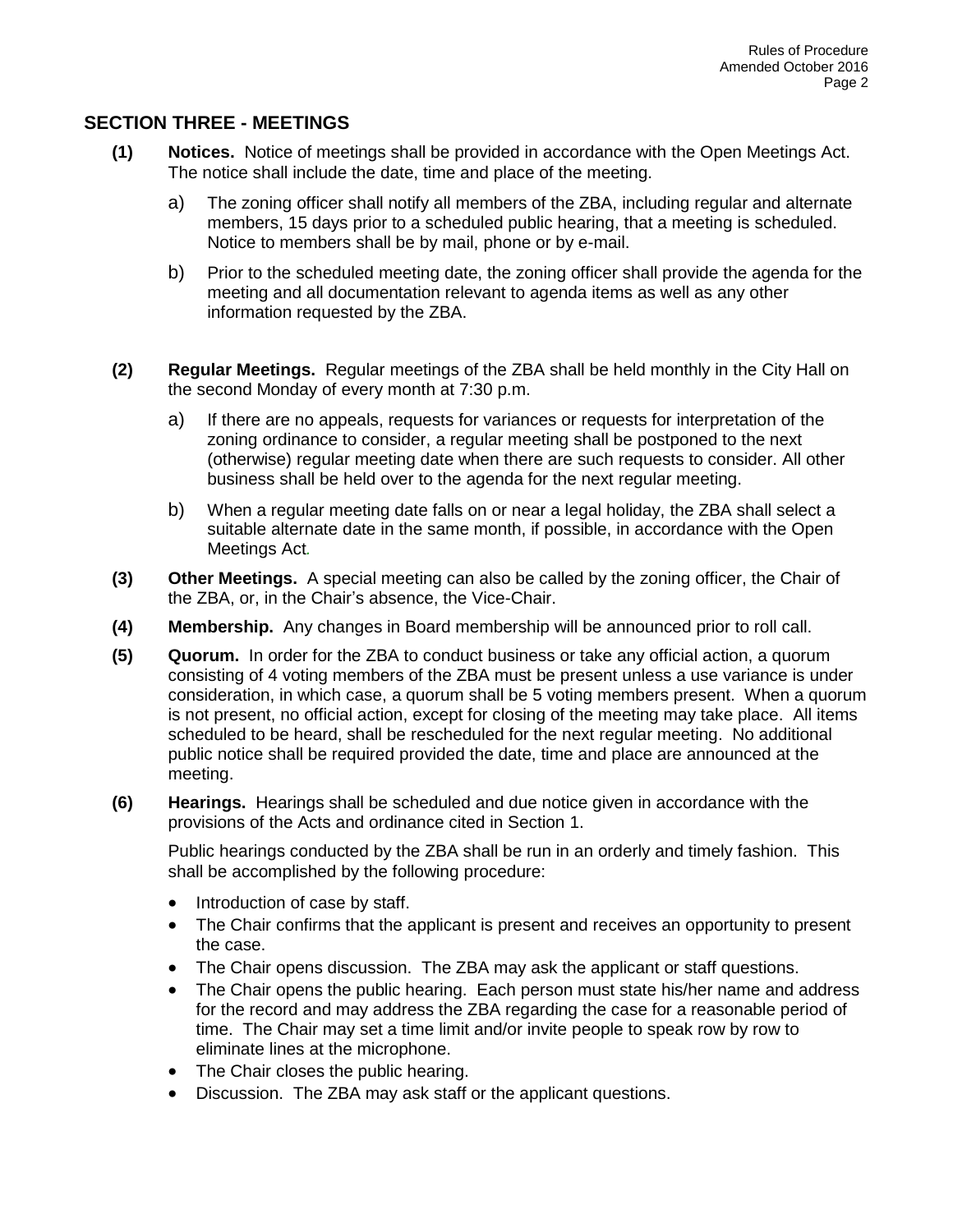- The Chair shall call for a motion.
- After a motion has been made and supported, there may be additional discussion.
- The Chair will call for a roll call vote.
- **(7) Motions.** The Chair shall restate motions before a vote is taken. The name of the maker and supporters shall be recorded. The motion shall state whether or not a practical difficulty or undue hardship has been found. The reasons for such a finding shall also be stated.
- **(8) Voting.** The concurring vote of 2/3's of the ZBA members shall be required for the approval of a use variance. The concurring vote of a simple majority of the ZBA members shall be required to reverse an order, requirement, decision, or determination of the zoning officer to approve a non-use variance, to decide in favor of the applicant on a matter upon which the ZBA is required to pass under the zoning ordinance, and for all other business. Voting shall be by roll call unless the Chair decides another method of voting would be appropriate. All members of the ZBA, including the Chair shall vote on all matters except as provided below. The order of the voting members shall be varied.
	- a) No member shall abstain from voting on any matter except in the case of a conflict of interest as provided below in Section 3 (12) of these rules.
- **(9) Conditions.** The ZBA may modify a request or impose reasonable conditions designed to maintain the public health, safety and welfare.
- **(10) Withdrawals.** In the event that an applicant withdraws an application after the notices have been sent and the meeting posted, the ZBA shall introduce the case and advise that the item has been withdrawn. A motion to accept the withdrawal will be entered. In the event that an applicant withdraws an application before the notices have been sent and the meeting posted, the ZBA shall receive a copy of the withdrawal, but no motion to accept the withdrawal shall be necessary.
- **(11) Dismissals.** When the petitioner fails to appear at a properly scheduled meeting of the ZBA, the Chair may entertain a motion to dismiss the case for want of prosecution. In the absence of a motion, the Chair shall rule. In such cases, the petitioner will be furnished written notice of the action.
- **(12) Conflict of Interest.** Per City of Berkley Code Section 2- 40 (Ethics), A ZBA member shall declare a possible conflict of interest and reasons for such, after the introduction of a case. The ZBA shall discuss and determine if such a conflict exists. Fellow ZBA members shall make and support a motion to excuse the ZBA member from deliberating. The excused member shall leave the meeting room during deliberation of the case. An alternate member may be called to serve as a member for the purpose of reaching a decision on the case. The excused ZBA member shall be called back prior to the introduction of the next case. In the event that the ZBA member is the applicant, then he shall be allowed to remain in the meeting to present his case.
	- a) Failure of a member to disqualify himself from a vote in which the member has a conflict of interest constitutes malfeasance in office.
- **(13) Order of Business.** A written agenda for all regular meetings shall be prepared as follows. The order of business shall be:
	- Open the meeting call meeting to order, confirm recorder, if any, is on
	- Pledge of Allegiance
	- Roll Call
	- Confirmation of a Quorum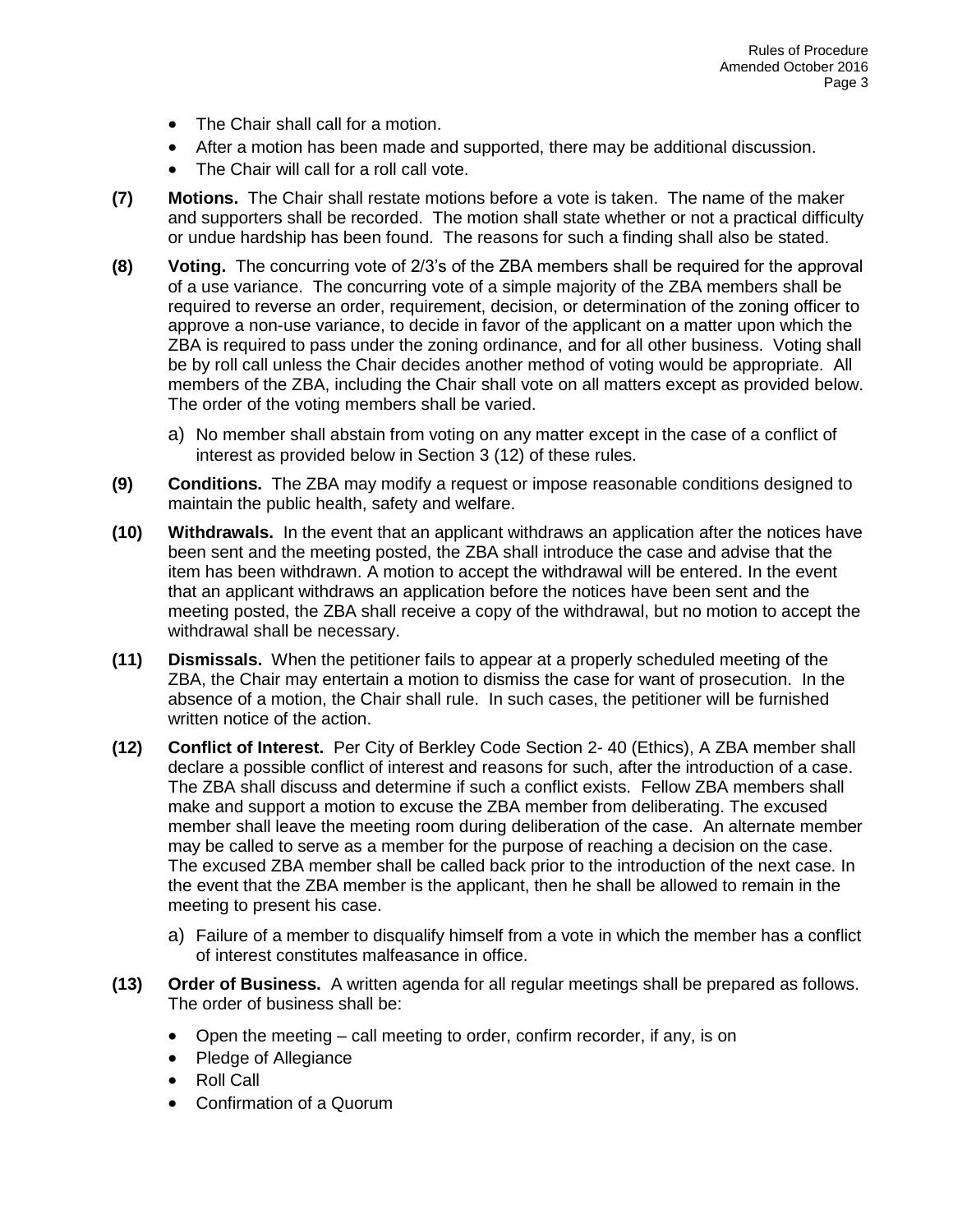- Approval of Agenda
- Approval of Minutes Each set of minutes shall be approved individually
- Old Business Items that have been postponed or referred to staff
- New Business
- Other Business Administration or ZBA members may discuss upcoming items or interpretation concerns unrelated to agenda items
- Liaison Reports
- Public Comments
- Adjourn
- **(14) Rules of Order.** All meetings of the ZBA shall be conducted in accordance with generally accepted parliamentary procedure, as governed by the most current edition of "Robert's Rules of Order, Newly Revised."
- **(15) Notice of Decision.** The City shall send a copy of the approved minutes containing the ZBA decision and any conditions to the petitioner within five days of the minutes being approved.

# **SECTION FOUR – OFFICERS**

- **(1) Selection.** Annually, at the July meeting, the ZBA shall select by majority vote from its membership, a chair and vice-chair. Officers shall be eligible for re-election. If there is no July meeting, then the officers shall be elected no later than a September meeting**.**
- **(2) Duties.** A chair shall preside at all meetings and shall conduct all meetings in accordance with the rules provided herein. If the Chair is not able to chair a meeting or portion of a meeting, the Vice-Chair shall act in place of the chair for that meeting or portion of meeting.
	- a) The Vice-Chair shall act in the capacity of the chair and shall succeed to the office of chair in the event of a vacancy in that office.
	- b) If there is a vacancy in the office of vice-chair for whatever reason, the ZBA shall select a successor to the office of vice-chair at the earliest practicable time.
	- c) The zoning officer (from the Building Department of the City of Berkley) shall be responsible for the preparation of minutes, keeping of pertinent public records, delivering communications, petitions, reports and related items of business of the ZBA, issuing notices of public hearings and performing related administrative duties to assure efficient and informed ZBA operations.
- **(3) Tenure.** The officers shall take office at the next meeting after their election. They shall hold their offices until their successors are elected and assume office.

# **SECTION FIVE – MINUTES**

The minutes shall contain a synopsis of the meeting including a complete restatement of all motions and recording of votes; a complete statement of the conditions or recommendations made on any action; and recording attendance. All communications, actions, and resolutions shall be attached to the minutes. The official records shall be deposited with the City Clerk.